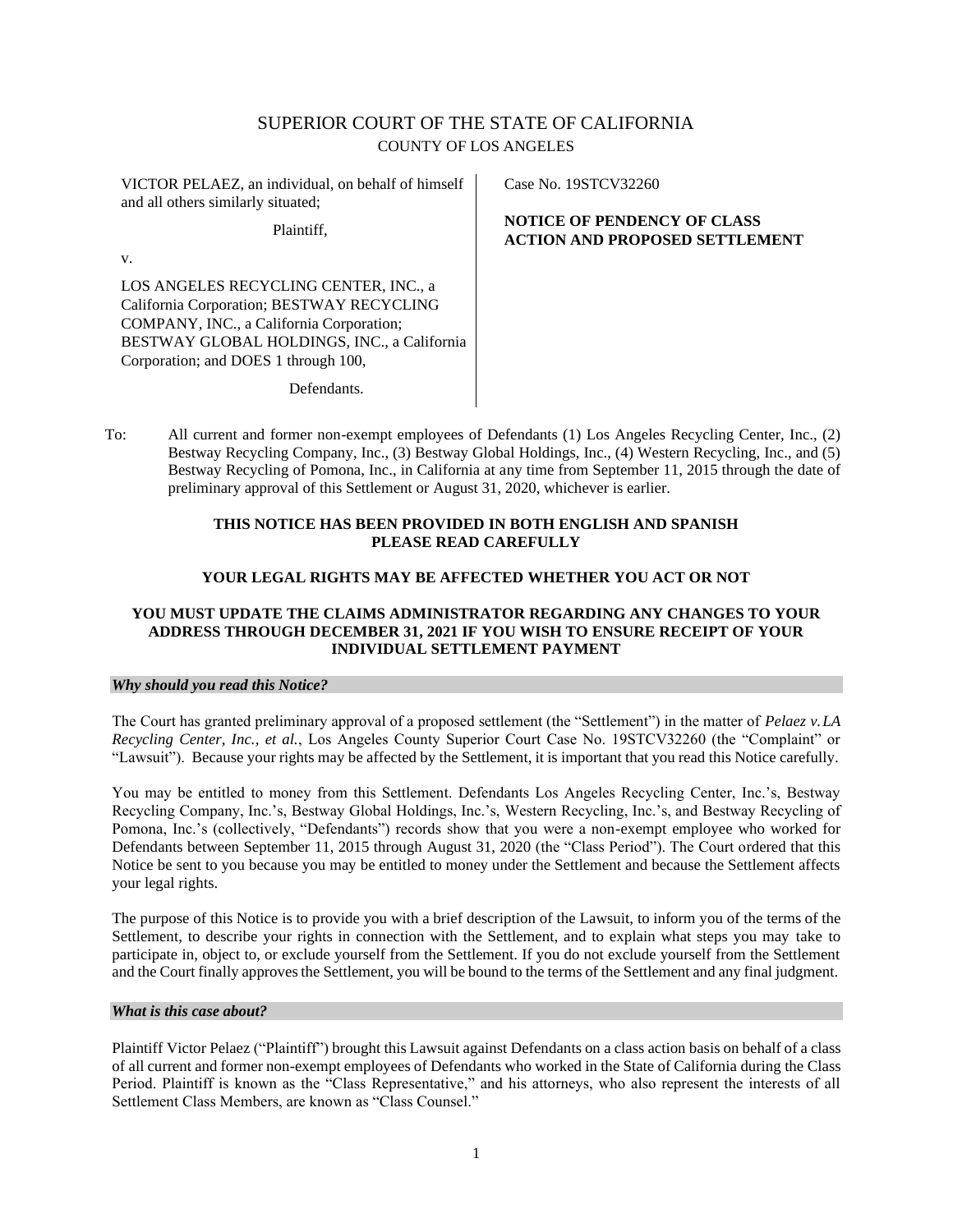The Lawsuit alleges that that Defendants: (i) failed to pay non-exempt employees all minimum wages and overtime wages owed due to Defendants' minimum wage and overtime wage policies/practices; (ii) failed to provide meal period in accordance with California law or pay meal period premiums for missed and/or non-compliant meal periods; (iii) failed to authorize and permit rest periods in accordance with California law or pay rest period premiums for missed and/or non-compliant rest periods; (iv) failed to reimburse non-exempt employees for necessary business expenses, (v) failed to issue accurate and complete itemizedwage statements to non-exempt employees, (vi) failed to pay all final wages owed to non-exempt employees who separated their employment from Defendants, (vii) engaged in unlawful business practices pursuant to California Business and Professions Code sections 17200, *et seq.*; and (viii) are liable for civil penalties under the Labor Code Private Attorneys General Act of 2004 ("PAGA"), Labor Code sections 2698, *et seq.* Defendants deny that they have done anything wrong. Defendants also deny that they owe Settlement Class Members any wages, restitution, penalties, damages, or other amounts. Accordingly, the Settlement constitutes a compromise of disputed claims and should not be construed as an admission of liability on the part of Defendants, by whom all liability is expressly denied.

The Court has not ruled on the merits of Plaintiff's claims. However, to avoid additional expense, inconvenience, and interference with their business operations, Defendants have concluded that it is in their best interests and the interests of Settlement Class Members to settle the Lawsuit on the terms summarized in this Notice. Defendants provided relevant information to Class Counsel and the Settlement was reached after a mediation.

The Class Representative and Class Counsel support the Settlement. Among the reasons for support are the defenses to liability potentially available to Defendants, the risk of denial of class certification, the inherent risk of trial on the merits, and the delays and uncertainties associated with litigation.

**If you are still employed by Los Angeles Recycling Center, Inc., Bestway Recycling Company, Inc., Bestway Global Holdings, Inc., Western Recycling, Inc., Bestway Recycling of Pomona, Inc., or their related companies, your decision about whether to participate in the Settlement will not affect your employment. California law and Defendants' policy strictly prohibit unlawful retaliation.** Defendants will not take any adverse employment action against or otherwise target, retaliate, or discriminate against any Settlement Class Member because of his/her decision to either participate or not participate in the Settlement.

### *Who are the Attorneys?*

| Attorneys for Plaintiff/Settlement Class: | Attorneys for Los Angeles Recycling Center, Inc., |
|-------------------------------------------|---------------------------------------------------|
|                                           | Bestway Recycling Company, Inc., Bestway Global   |
| <b>HAINES LAW GROUP, APC</b>              | Holdings, Inc., Western Recycling, Inc., Bestway  |
| Paul K. Haines                            | Recycling of Pomona, Inc.                         |
| phaines@haineslawgroup.com                |                                                   |
| 2155 Campus Drive, Suite 180              | <b>BALLARD ROSENBERG GOLPER &amp; SAVITT</b>      |
| El Segundo, CA 90245                      | LLP                                               |
| Tel: (424) 292-2350                       | Jeffrey P. Fuchsman                               |
| Fax: (424) 292-2355                       | jfuchsman@brgslaw.com                             |
| www.haineslawgroup.com                    | 15760 Ventura Blvd., 18th Floor                   |
|                                           | Tel: (818) 508-3700                               |
| <b>SANI LAW, APC</b>                      | Fax: (818) 506-4827                               |
| Sam Sani                                  |                                                   |
| ssani@sanilawfirm.com                     |                                                   |
| 15720 Ventura Blvd., Suite 405            |                                                   |
| Encino, CA 91436                          |                                                   |
| Tel: (310) 935-0405                       |                                                   |
| Fax: (310) 935-0409                       |                                                   |
| www.sanilawfirm.com                       |                                                   |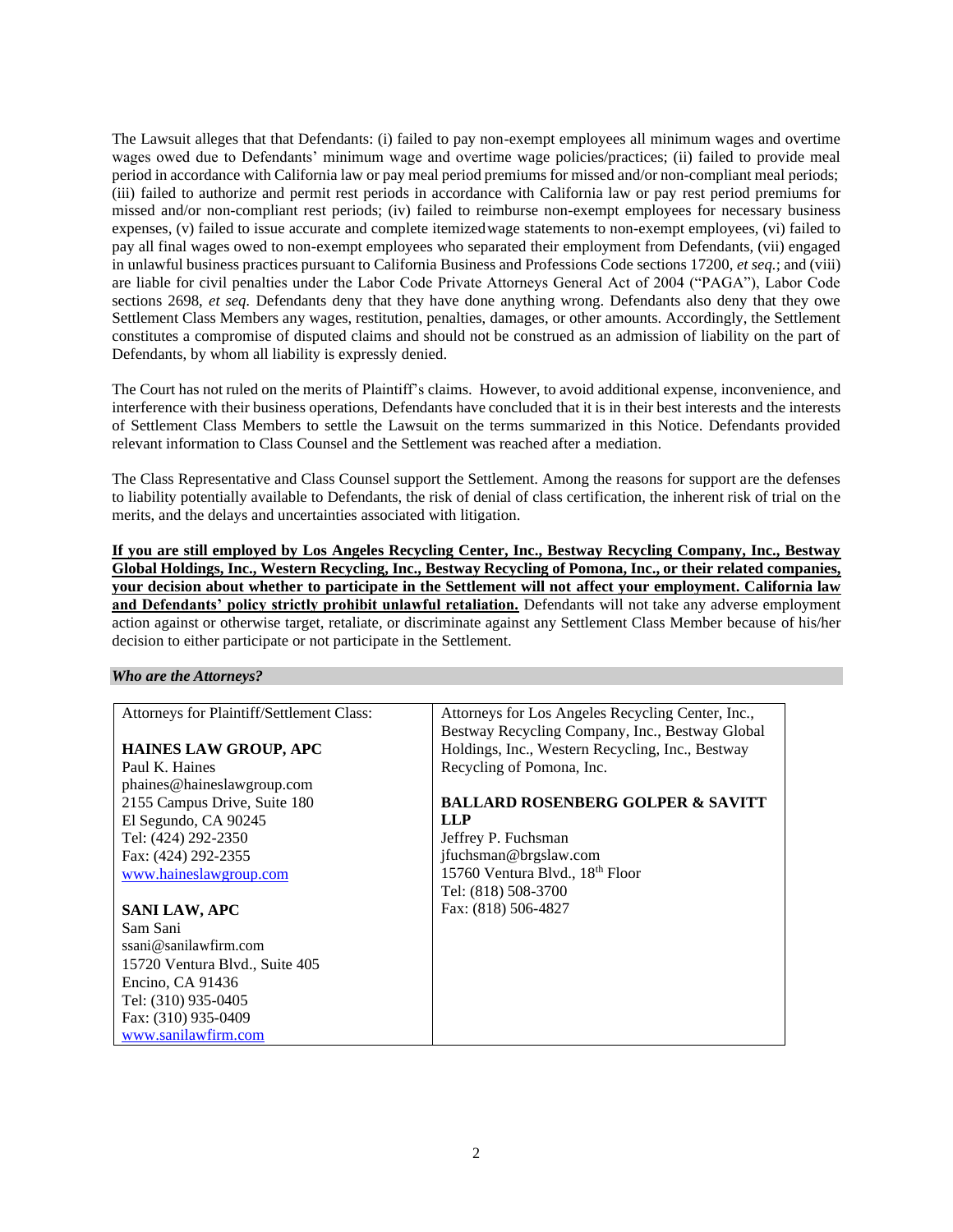#### *Who is the Claims Administrator?*

**PHOENIX SETTLEMENT ADMINISTRATORS** P.O. Box 7208 Orange, CA 92863 Telephone: (800) 523-5773 Facsimile: (949) 209-2503

#### *What are the terms of the Settlement?*

On September 23, 2020, the Court preliminarily certified a class, for settlement purposes only, of all current and former non-exempt employees who worked for Defendants in California during the Class Period ("Settlement Class Members"). Settlement Class Members who do not opt out of the Settlement pursuant to the procedures set forth in this Notice will be bound by the Settlement and will release their claims against Defendants as described below.

Defendants have agreed to pay \$186,000.00 (the "Maximum Settlement Amount") to fully resolve all claims in the Lawsuit, including payments to Settlement Class Members, Class Counsel's attorneys' fees and expenses, claims administration costs, and the Class Representative Enhancement Payment.

The following deductions from the Maximum Settlement Amount will be requested by the parties:

Attorneys' Fees and Expenses. Class Counsel have been prosecuting the Lawsuit on behalf of Settlement Class Members on a contingency fee basis (that is, without being paid any money to date) and have been paying all litigation costs and expenses. The Court will determine the actual amount awarded to Class Counsel as attorneys' fees, which will be paid from the Maximum Settlement Amount. Settlement Class Members are not personally responsible for any of Class Counsel's attorneys' fees or expenses. Class Counsel will ask for up to one-third (33.33%) of the Maximum Settlement Amount, which is currently estimated at \$62,000.00, as reasonable compensation for the work Class Counsel performed and will continue to perform in this Lawsuit through Settlement finalization. Class Counsel also will ask for reimbursement of up to \$20,000.00 in verified costs incurred in connection with the Lawsuit.

Claims Administration Costs. The Court has approved Phoenix Class Action Administration Solutions to act as the "Claims Administrator," who is sending this Notice to you and will perform many other duties relating to the Settlement. The Court has approved setting aside up to \$7,500.00 from the Maximum Settlement Amount to pay the claims administration costs.

Enhancement Payment to Class Representative. Class Counsel will ask the Court to award the Class Representative an enhancement payment in the amount of \$7,500.00 to compensate him for his services and extra work provided on behalf of the Settlement Class Members.

PAGA Payment to State of California. The parties have agreed to allocate \$10,000.00 towards the Settlement of the PAGA claims in the Lawsuit. \$7,500.00 will be paid to the State of California Labor and Workforce Development Agency, representing its 75% share of the civil penalties. The remaining \$2,500.00 will be allocated to Settlement Class Members as described below.

Calculation of Class Members' Individual Settlement Payments. After deducting the Court-approved amounts above, the balance of the Maximum Settlement Amount will form the Net Settlement Amount, which will be distributed to all participating Settlement Class Members who do not submit a valid and timely Request for Exclusion from the Settlement. The Net Settlement Amount is estimated at approximately \$81,500.00, and will be divided as follows:

(i) Ten percent (10%) of the Net Settlement Amount shall be designated as the "Wage Statement Amount." Each participating Settlement Class Member who was employed by Defendants at any time from September 11, 2018 to August 31, 2020 shall receive a portion of the Wage Statement Amount proportionate to the number of workweeks that he or she worked during the aforementioned time period.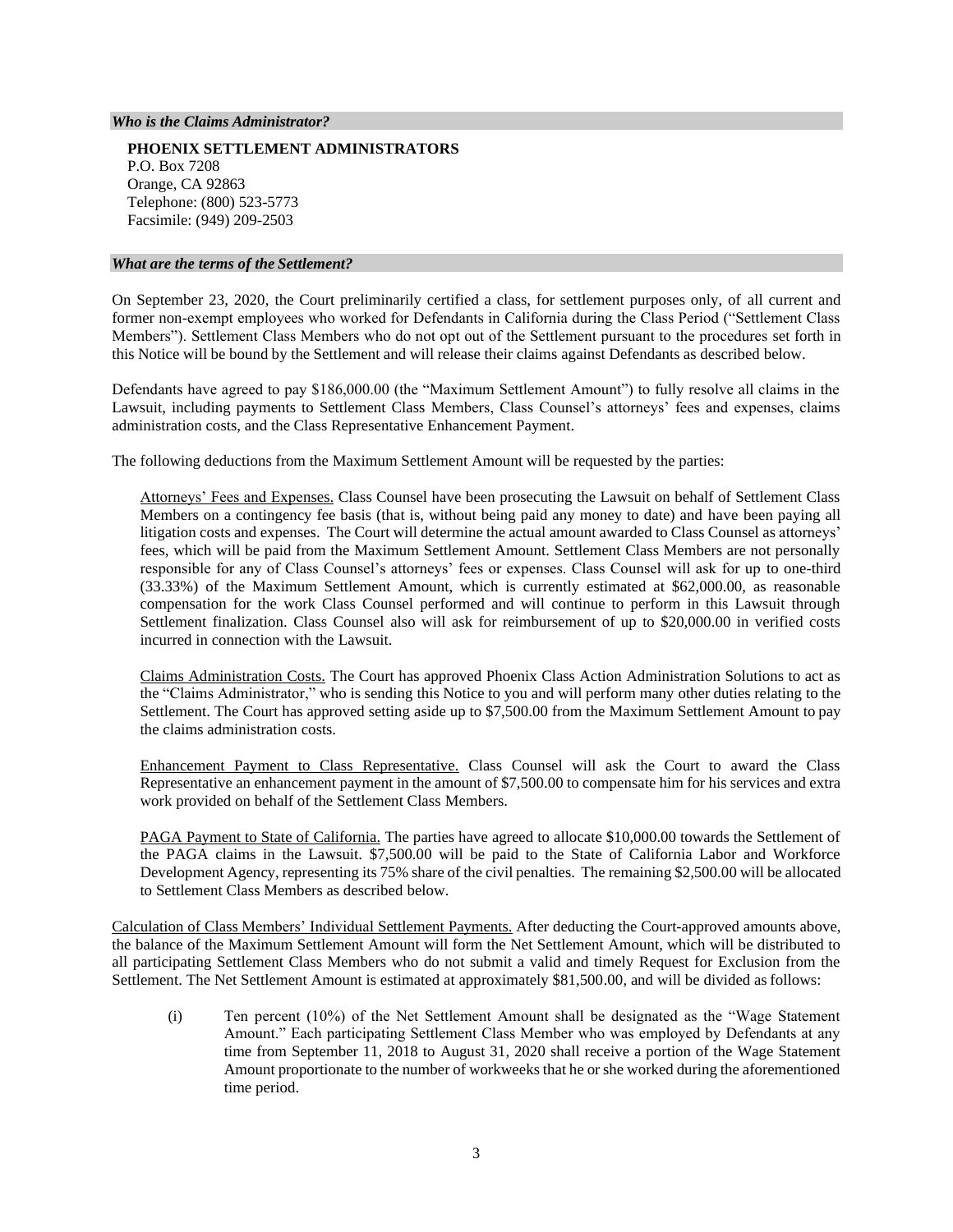- (ii) Fifteen percent (15%) of the Net Settlement Amount shall be designated as the "Waiting Time Amount." Each participating Settlement Class Member who separated their employment with Defendants at any time from September 11, 2016 to August 31, 2020, shall receive an equal, pro-rata share of the Waiting Time Amount.
- (iii) \$2,500.00 of the Net Settlement Amount has been designated as the "PAGA Amount." Each participating Settlement Class Member who was employed by Defendants at any time from September 11, 2018 to August 31, 2020 shall receive a portion of the PAGA Amount proportionate to the number of workweeks that he or she worked during the aforementioned time period.
- (iv) The remainder of the Net Settlement Amount will be distributed to each participating Settlement Class Member based on their proportionate number of workweeks worked during the ClassPeriod, by multiplying the remaining Net Settlement Amount by a fraction, the numerator of which is the Settlement Class Member's total workweeks worked during the Class Period, and the denominator of which is the total workweeks worked by all Settlement Class Members during the ClassPeriod.

Payments to Settlement Class Members. If the Court grants final approval of the Settlement, and after Defendants have fully funded the Maximum Settlement Amount, Individual Settlement Payments will be mailed to all Settlement Class Members who did not submit a valid and timely Request for Exclusion from the Settlement. Defendants have agreed to pay the Maximum Settlement Amount in installment payments. At this time, Defendants are estimated to deliver the final installment payment and fully fund the Maximum Settlement Amount in or around the second half of 2021. No Individual Settlement Payments will be distributed until after Defendants have fully paid the Maximum Settlement Amount. Each Settlement Class Member who receives an Individual Settlement Payment must cash that check within 180 days from the date the Claims Administrator mails the check. Any funds payable to a Settlement Class Members whose checks remain uncashed 180 calendar days after such checks are mailed by the Claims Administrator shall become void, and the funds associated with such voided checks, plus any accrued interest that has not otherwise been distributed shall be distributed to the Controller of the State of California to be held pursuant the Unclaimed Property Law, California Civil Code section 1500 et seq., for the benefit of those Settlement Class Members who did not cash their checks until such time that they claim their property.

Allocation and Taxes. For tax purposes, each Individual Settlement Payment shall be treated as follows: twentypercent (20%) as "wages," for which an IRS Form W-2 will be issued; and eighty-percent (80%) as penalties and interest, for which an IRS Form 1099 will be issued. Settlement Class Members are responsible for the proper income tax treatment of the Individual Settlement Payments. Defendants shall pay their normal company share of payroll taxes on all wages paid as part of this Settlement separate and apart from the Maximum Settlement Amount. The Claims Administrator, Defendants and their counsel, and Class Counsel cannot provide tax advice. Accordingly, Settlement Class Members should consult with their tax advisors concerning the tax consequences and treatment of payments they receive under the Settlement.

Release. If the Court approves the Settlement, the Settlement Class, and each Settlement Class Member who has not submitted a timely and valid Request for Exclusion from the Settlement, will release and discharge Defendants, their past or present officers, directors, shareholders, employees, agents, principals, heirs, representatives, accountants, auditors, consultants, insurers and reinsurers, and its and their respective successors and predecessors in interest, subsidiaries, affiliates, parents, and attorneys (collectively the "Released Parties") from any and all federal and state wage-and-hour claims, demands, rights, liabilities, and causes of action of every nature and description, whether known or unknown, that were or could have been asserted based on the factual allegations in the First Amended Complaint by Plaintiff against Defendants, including, without limitation, all of the following: (a) statutory, constitutional, contractual, or common law claims for unpaid wages, overtime, restitution, interest, liquidated damages and/or penalties; (b) claims for any alleged underpayment of wages, including failure to pay all minimum wages and overtime wages owed; (c) claims for failure timely to pay wages when due; (d) claims for failure to provide meal period or pay meal period premiums for missed and/or non-compliant meal periods; (e) claims for failure to authorize and permit rest periods or pay rest period premiums for missed and/or non-compliant rest periods; (f) claims for failure to reimburse necessary business expenses; (g) claims for failure to keep accurate records of non-exempt employees'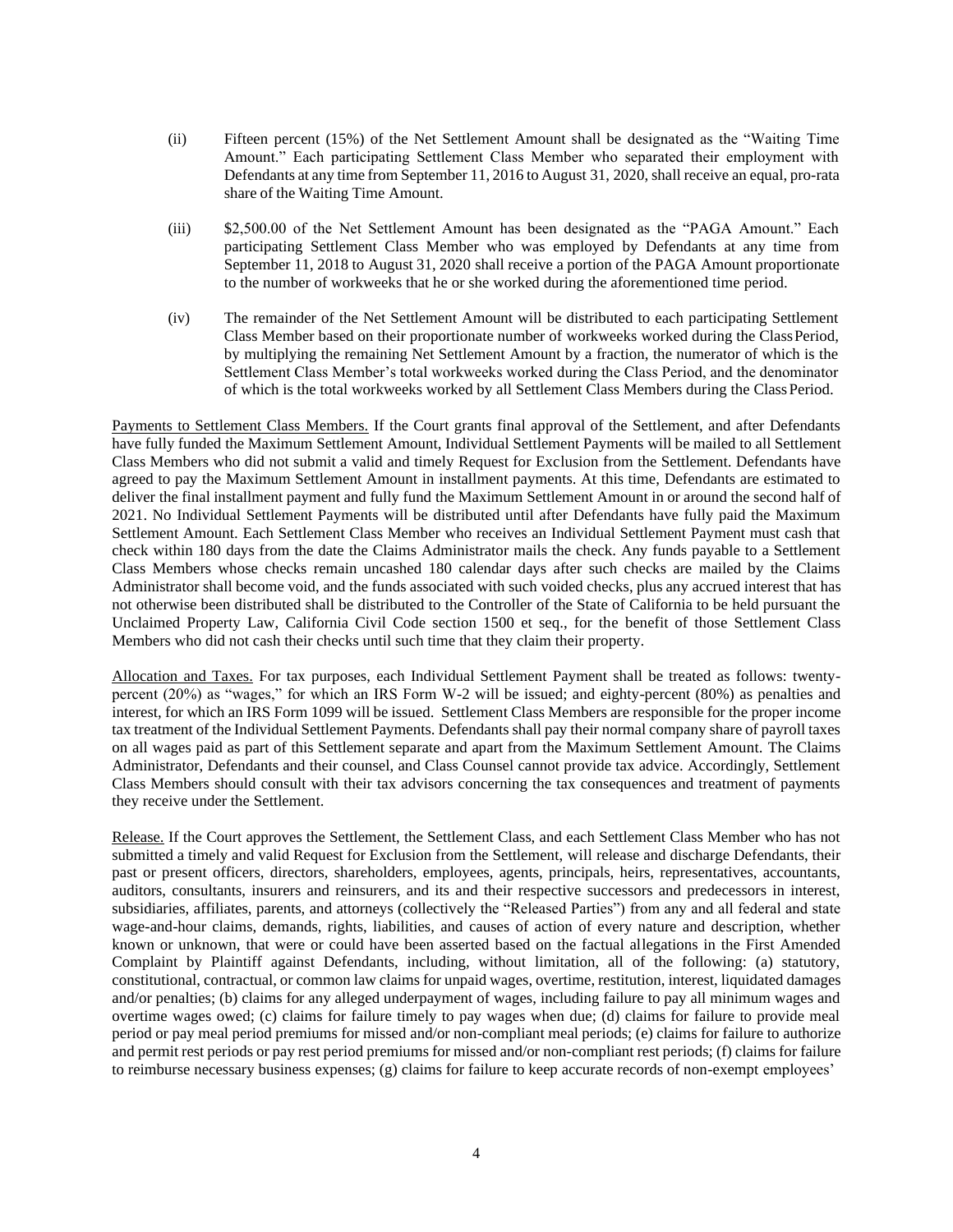hours worked and wages earned, (h) claims for wage statement violations; (i) waiting time penalties under Labor Code § 203 deriving from the same underlying violations; (i) unfair business practices under California Business & Professions Code section 17200 *et seq*.; (k) penalties under the California Labor Code Private Attorney General Act, Labor Code section 2698 *et seq.*; (k) liquidated damages, interest, attorney's fees, litigation costs, restitution, or equitable relief (collectively, the "Released Claims"). The period of the Release shall extend from September 11, 2015 through the date of preliminary approval or August 31, 2020, whichever is earlier (the "Class Period").

Conditions of Settlement. The Settlement is conditioned upon the Court entering an order at or following the Final Approval Hearing finally approving the Settlement as fair, reasonable, adequate, and in the best interests of the Settlement Class, and the entry of a Judgment.

### *How can I claim money from the Settlement?*

Do Nothing. If you do nothing, you will be entitled to your Individual Settlement Payment based on the number of workweeks you worked during the relevant time periods, as stated in the enclosed Notice of Settlement Award. You will also be bound by the Settlement, including the release of claims stated herein.

### *What other options do I have?*

Disputing Information in Notice of Settlement Award. As stated above, your Individual Settlement Payment is based on the number of workweeks you worked during the relevant time periods. The information contained in Defendants' records regarding this factor, along with your estimated Individual Settlement Payment, is listed on the accompanying Notice of Settlement Award. If you disagree with what is contained in your Notice of Settlement Award, you may submit a dispute, along with any supporting documentation, in accordance with the procedures stated in the Notice of Settlement Award. Any disputes, along with supporting documentation, must be postmarked no later than December 1, 2020. **DOCUMENTATION SENT TO THE CLAIMS ADMINISTRATOR WILL NOT BE RETURNED OR PRESERVED; DO NOT SEND ORIGINALS.**

The Claims Administrator shall have the initial responsibility of resolving all disputes that arise during the claims administration process, including, without limitation, disputes (if any) regarding the calculation of Individual Settlement Payments, the allocation of W-2 wages, and the number of workweeks worked. Where the information submitted by Defendants from their records differs from the information submitted by the Settlement Class Member, the Claims Administrator shall request a conference call between the Claims Administrator, Class Counsel, and defense counsel to discuss and resolve the dispute. In advance of the conference call, the Claims Administrator shall fax or email copies of all available information to all counsel. The parties will resolve all disputes jointly, which shall be final and binding on any Class Member, and shall thereafter instruct the Claims Administrator how to proceed in processing the disputed claim. If the parties cannot reach agreement, disputes shall be referred to the Court for a final determination at the Final Approval Hearing.

Excluding Yourself from the Settlement. If you **do not** wish to take part in the Settlement or if you wish to bring your own individual lawsuit against Defendants, you may exclude yourself by sending to the Claims Administrator a written "Request for Exclusion from the Class Action Settlement" letter ("Request for Exclusion") postmarked no later than December 1, 2020, with your name, address, telephone number, last four digits of your social security number, and your signature. The Request for Exclusion should state:

## "I WISH TO BE EXCLUDED FROM THE SETTLEMENT CLASS IN THE *PELAEZ V. LA RECYCLING CENTER, INC., ET AL.* LAWSUIT. I UNDERSTAND THAT IF I ASK TO BE EXCLUDED FROM THE SETTLEMENT CLASS, I WILL NOT RECEIVE ANY MONEY FROM THE SETTLEMENT OF THIS LAWSUIT."

Send the Request for Exclusion directly to the Claims Administrator at P.O. Box 7208, Orange, CA 92863. Any person who submits a timely Request for Exclusion from the Settlement shall, upon receipt, no longer be a Settlement Class Member, shall be barred from participating in any portion of the Settlement, and shall receive no benefits from the Settlement. **Do not submit both an objection and a Request for Exclusion.** If you do, the Request for Exclusion will control and the objection will be deemed moot, as you will no longer be considered a member of the Settlement Class.